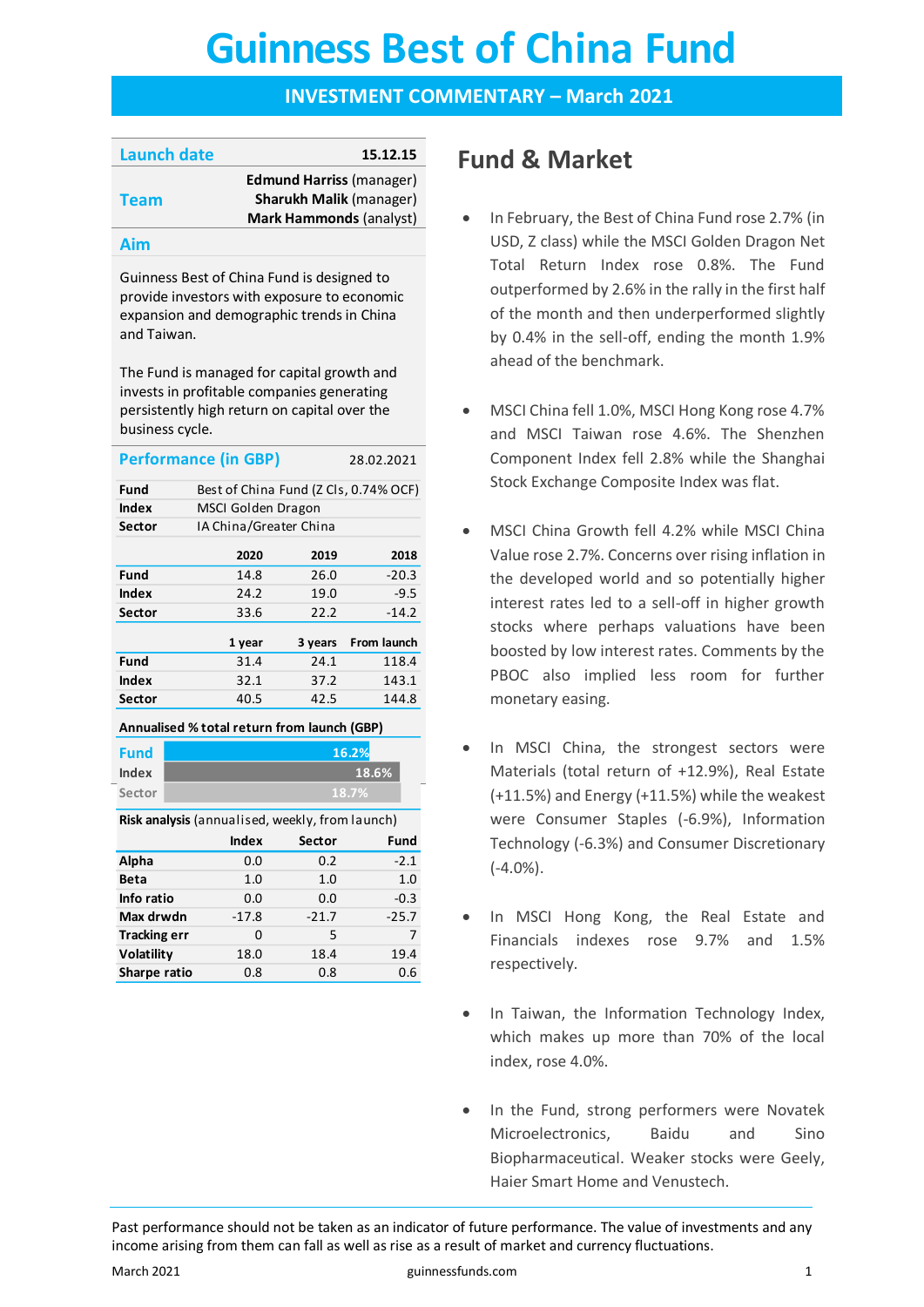# **Events in February**

- The PBOC released its monetary policy report for the fourth quarter. While in the preceding report the PBOC was calling for lower effective lending rates, in the new report it is calling for a consolidation, which in our opinion implies rates are unlikely to fall further.
- While not mentioned often in the press, the renminbi has been strong against the US dollar, appreciating from USDCNY 7.1364 on May 31<sup>st</sup> 2020 to USDCNY 6.4737 on Feb 26<sup>th</sup> 2021. Based on policymakers' recent announcements, we think they want to moderate the strength in the currency by incentivising outflows and discouraging inflows. In January the quota for qualified domestic institutional investors was increased, allowing more investments outside of China. In February officials began to look into the possibility of allowing investors to hold foreign portfolio investments in their annual \$50,000 allowance.
- In Hong Kong, new cases of COVID-19 peaked at 131 in January and fell to 22 by the end of February. Social distancing measures were relaxed while gyms and cinemas were reopened. Priority groups began receiving vaccinations at the end of February.
- Meanwhile Taiwan published its priority list and is planning to start vaccinations in March. Taiwan has had less than 955 cases in total so is in less of a rush to start vaccinating due to its effective containment policies.

### **Portfolio Performance**

In February, the top and bottom five contributors to performance are shown below, with the contribution to relative performance shown in brackets:

| <b>Top 5 Contributors</b>        | <b>Top 5 Detractors</b>  |
|----------------------------------|--------------------------|
| Novatek Microelectronics (+0.6%) | Venustech (-0.3%)        |
| Sino Biopharmaceutical (+0.5%)   | Geely (-0.2%)            |
| Baidu (+0.5%)                    | Haier Smart Home (-0.2%) |
| Underweight in Alibaba (+0.4%)   | Lead Intelligent (-0.2%) |
| China Medical System (+0.4%)     | Supor (-0.2%)            |

*Attribution relative to a portfolio holding the weighted average of the iShares MSCI China ETF, iShares MSCI Hong Kong ETF and iShares MSCI Taiwan ETF.* 

In China, markets were weak after they reopened following the New Year holidays, giving back gains made earlier in the month. The main cause was rising bond yields in the US which led to a sell-off in higher growth stocks whose valuations have benefited from lower discount rates. Comments by the PBOC also indicated monetary policy is unlikely to be loosened further.

When valuing companies using a discounted cash flow approach, we are careful with the discount rates we use. Market implied discount rates in Hong Kong, which are driven by rates in the US, have dropped to their lowest level in the past ten years. While we think in the short-term interest rates are unlikely to rise, we do think there is a possibility in the medium-term they could increase which would have the effect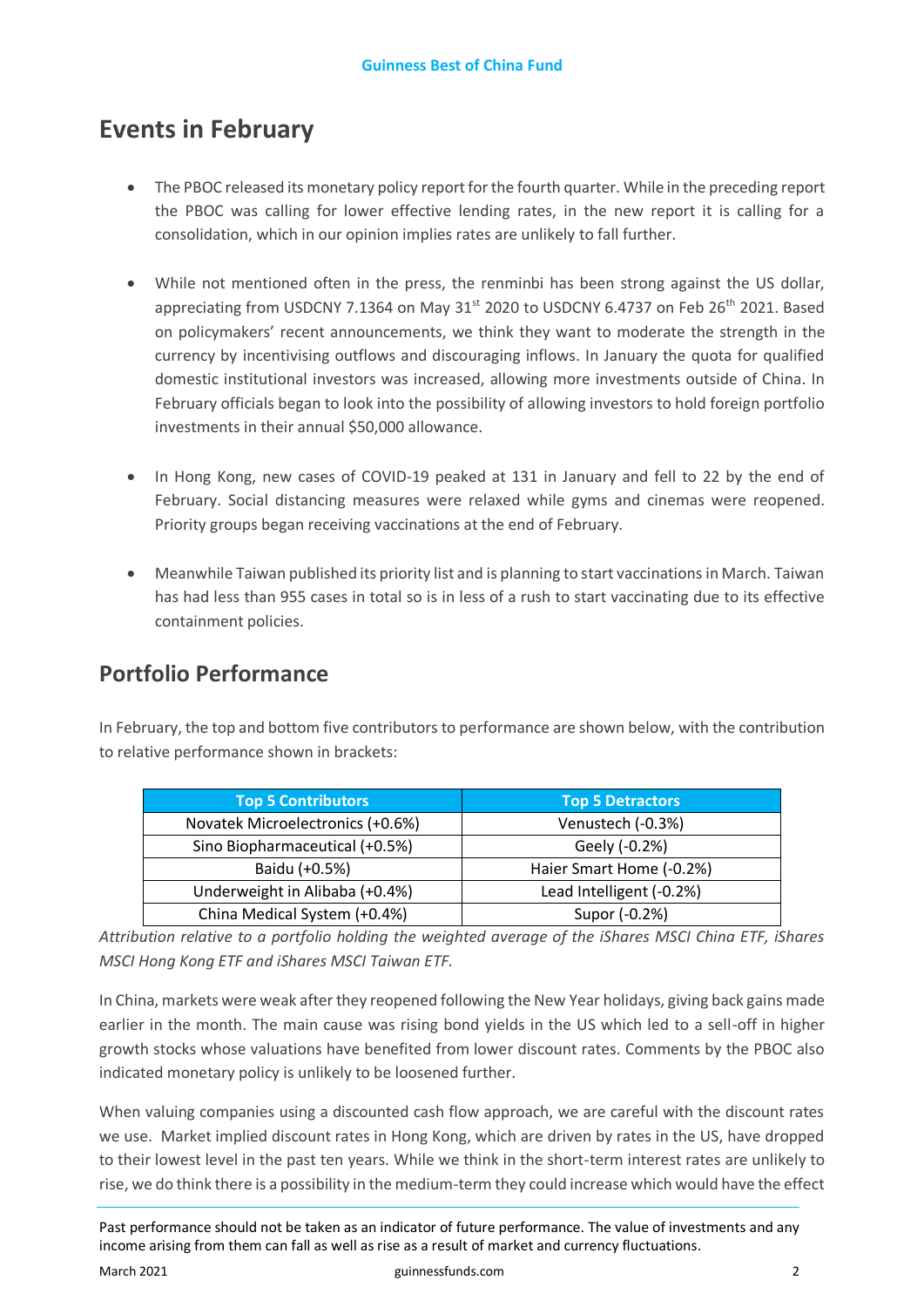of lowering valuations. We are therefore, using a higher discount rate when carrying out our sensitivity analysis using the discounted cashflow approach to build a margin of safety; if interest rates do modestly increase, we think there is still room for meaningful upside in the companies we own.

In the A share market, the implied aggregate discount rate has nearly always been below that of Hong Kong. This is likely because investors have been willing to pay more for the higher growth opportunities present in the mainland, as well as a reflection of the fact that for the most part, it is difficult for capital to leave China and so domestic investors cannot allocate to foreign markets. While discount rates in Hong Kong have meaningfully dropped in the past year, the discount rate in the A share market is only slightly below its five-year average. Though policymakers in China have loosened monetary policy, they have been much more conservative compared to the US because of China's effective containment of COVID-19.

# **Company Updates**

Results have started to come through for the companies held in the Fund and are discussed below.

Autohome is China's largest website for buying and selling new cars. Its main business, which consists of media services (ads) and lead generation (hosting an online platform for dealers), was flat in the fourth quarter. On the other hand, the data and insurance business continued to grow, partly as a result of commissions earned on insurance sold by parent company Ping An Insurance. The company is now expecting double digit revenue growth in the first quarter of 2021, boosted by the consolidation of TTP Car's results, in which Autohome took a controlling stake last year. Management think TTP is China's largest platform for buying and selling used cars, so nicely complements the existing business. Even though the number of used cars sold in China declined in 2020, TTP was able to increase its volumes. We think this shows evidence that TTP is already a well-run business and using its knowledge from the new car industry, Autohome should be able to quickly scale the business up. Excluding TTP's contribution, Autohome is still expected to grow earnings by low double-digits in the first quarter.

Novatek Microelectronics reported strong growth in earnings. While the fourth quarter is usually slow, revenue is being supported as more people are working from home, boosting demand for displays and so demand for the display drivers Novatek produces. For its System on Chip (SoC) product, which combines multiple functions into one product, Novatek is seeing such strong demand that some orders have been pushed back from Q4 2020 into Q1 2021. Additionally, as foundry capacity is tight across the industry, Novatek has been able to pass on rising costs onto its customers, protecting its margins. Prices for its drivers were raised in Q3 2020 and will be raised again in Q1 2021, indicating Novatek's pricing power.

Baidu's core search business was flat but management's guidance implies a strong recovery in 2021. We have been waiting for the company's investments in new growth areas to pay off and on this front, we saw strong growth in the cloud business where revenues grew 67%. Though the cloud business is currently unprofitable, we can see a path to profitability once it reaches sufficient scale. The difficulty now lies in valuing the other parts of the business related to cars. Baidu's operating system, DuerOS, has been installed in more than one million vehicles and the company is targeting six million installations by 2022. The system allows full integration with mobile apps and offers additional services such as smart navigation and a voice assistant. Since this segment is established and has a clear pricing model, it is possible to value with some degree of confidence.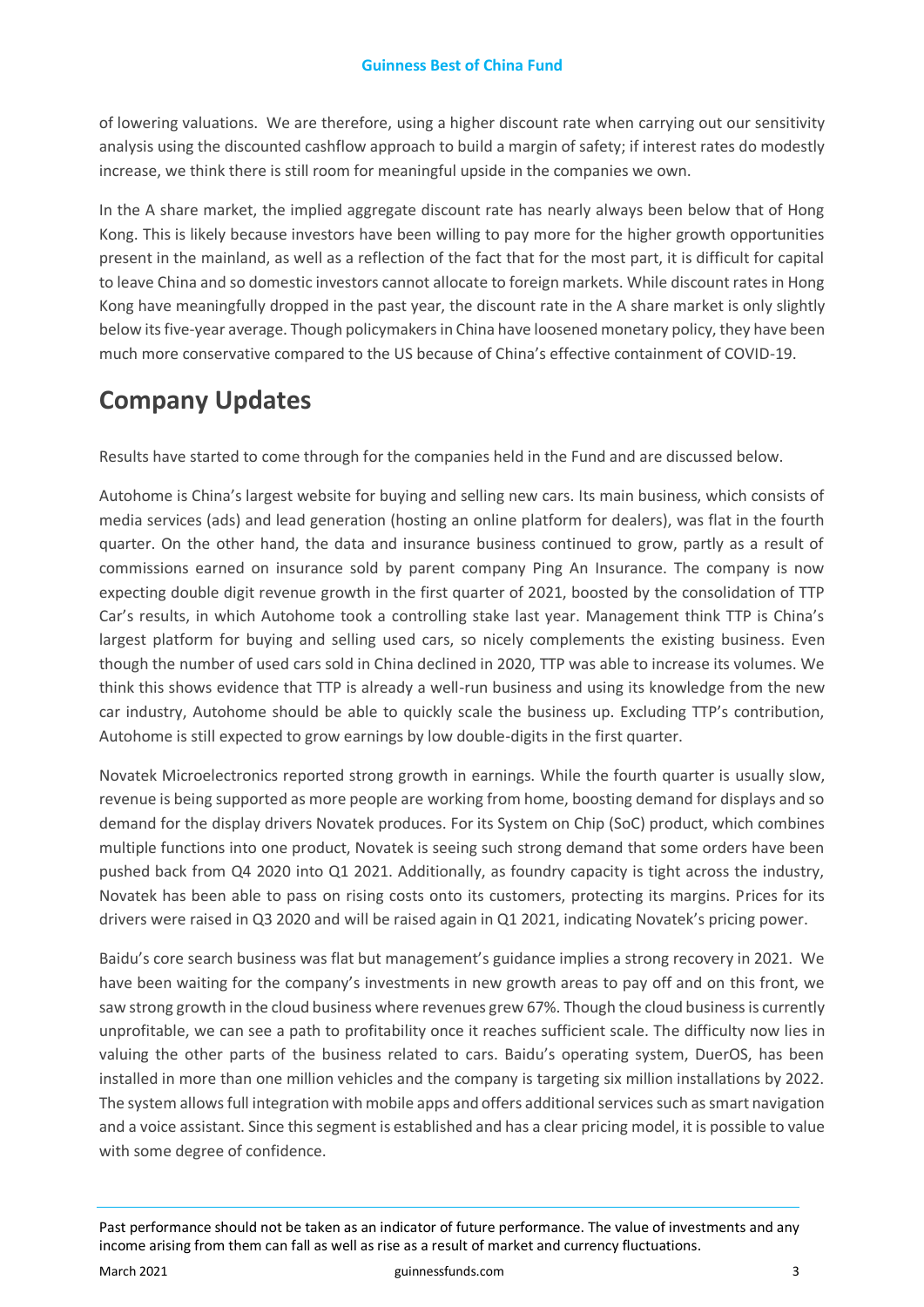#### **Guinness Best of China Fund**

On the other hand, it is quite difficult to value Baidu's autonomous vehicle unit, Apollo, which was recently granted permission to test fully driverless cars in California. This means Apollo has joined a select few firms such as Waymo and Cruise in having this permit in the state, highlighting its edge versus its Chinese competitors. It is difficult to value Apollo however, because it is very much in the early stages of development – there is currently no wide scale adoption by customers as these autonomous vehicles are still in the testing stage. It is also worth noting that Baidu's efforts in autonomous vehicles are viewed favourably by the Chinese government and here collaboration is increasing. In August 2020, Baidu signed a CNY 460m (~US\$71m) contract with the Guangzhou local government to develop "smart infrastructure". Baidu has developed a control centre which allows the local government to monitor real time traffic data using data collected by Baidu's autonomous vehicles, allowing better traffic management. In this case revenue is already coming through, though it is relatively small.

Overall, we use a sum-of-the-parts valuation to value Baidu. The search business is relatively easy to value but is now mature. We use different scenarios to value the cloud and autonomous vehicle segments, which are viewed as the drivers of growth. Based on a probability-weighted approach, we think the current share price is a reasonable measure of what Baidu is worth.

Netease's mobile gaming revenue grew 19% in the fourth quarter and we see a solid pipeline of games coming through in 2021. The gaming business has long been a profitable and high return on capital business, supporting investments in newer segments. Through *Youdao*, Netease offers online tuition services and here revenues grew 170%. The segment is currently unprofitable as it is small but we like the underlying economics of the industry. Once mature, if *Youdao* can achieve a return on capital similar to that of New Oriental Education, which is also held in the Fund, it is likely to be a very profitable endeavour. Another growth contributor for Netease is its Cloud Music business which has 800 million registered users. In China there are only ~20 million paying subscribers to music apps so there is a lot of room for the industry to adopt the paid pricing model. We expect that over time, as Netease convinces more of its users to shift towards the paid model, the music business will become a meaningful contributor to earnings.

Supor released its preliminary results which showed revenue in 2020 fell 6%, though if using the same accounting standards as the year before revenue only fell 1%. Net profit meanwhile fell 4%. The full year results imply fourth quarter revenue grew 13% (excluding accounting changes), an acceleration compared to the third quarter. With most of its products sold in physical stores, Supor understandably had a weak first half of the year but we are encouraged by an improved third quarter followed by an acceleration in growth in the fourth quarter. The company has been building out its online presence in response to COVID-19, which we think is sensible given that e-commerce sales are likely to continue taking market share from offline stores.

In the fourth quarter, Elite Material's revenue grew 11% while EPS fell 18%. Earnings growth was weaker than expected due to a fall in gross margins, which we expect Elite to reverse as it passes through rising copper costs onto its customers. A foreign exchange loss also went against the company due to the weaker US dollar/stronger New Taiwan dollar. Elite is seeing robust demand across its smartphone, infrastructure and automobile clients and expects this to continue into what is usually a seasonally slower first quarter. The infrastructure business, where Elite provides copper clad laminates for servers, is expected to grow revenue 20-30% in 2021 as Elite gains market share in the current generation of Intel's Whitley server platform.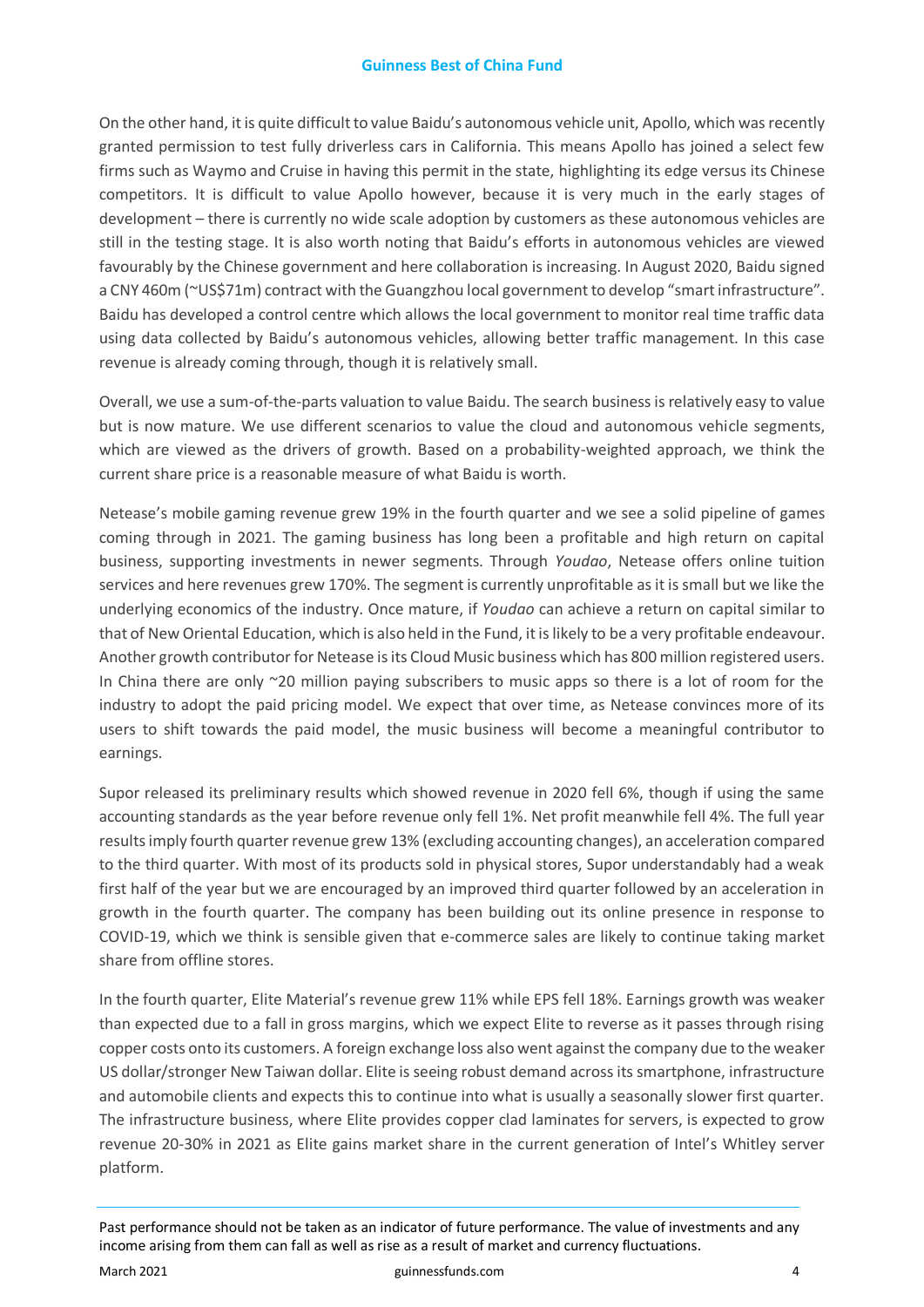# **Portfolio Switches**

We bought Xinyi Solar and sold Anhui Conch. Xinyi is the world's largest manufacturer of solar glass and so through its economies of scale, benefits as the low-cost producer in the industry. However its competitive advantage is not solely a function of its scale. The quality of Xinyi's glass is high relative to its peers, so the company is well trusted by its clients. This is very important given the rising popularity of bifacial panels which need thinner and so more durable glass. Tighter emissions standards also raise the cost of production, as well as the barriers to entry, protecting incumbents such as Xinyi. We believe that the company can grow earnings by enough to offset mean reversion in the valuation multiple. Policymakers in all major regions around the world are aiming to significantly increase investment into renewable energy sources which should bode well for Xinyi.

Anhui Conch Cement was sold as it is difficult to argue, with confidence, that earnings will meaningfully increase in the medium term. The long-term growth driver for the cement industry is ultimately driven by real estate and infrastructure and at least in the case of infrastructure, there are better names available such as Oriental Yuhong which is held in the fund. Conch Cement is a consolidator but is ultimately a price taker in the cement industry, and so has limited pricing power. The stock is cheap for a reason and we think the upside is higher in Xinyi.

# **Summary view & outlook**

The Fund is designed to give exposure to the structural growth opportunities present in Greater China. We identify industries we think can grow earnings over the long-term, giving us more confidence that companies in these industries can grow their earnings over time. We then apply a set of qualitative filters to identify quality, profitable companies with strong balance sheets. Quality is defined as a return on capital above the cost of capital while a strong balance sheet is defined as debt/equity less than 150%. (Note that the Fund itself has debt/equity of 34% and net debt/equity of -16% i.e. our companies have enough cash on the balance sheet to pay off debt). We are interested in profitable, high return on capital businesses that can take advantage of these structural growth opportunities. In the portfolio, we are looking for companies that we think can grow earnings over time, and by enough to offset mean reversion in the valuation multiple.

This process results in a portfolio of 31 positions. Based on consensus earnings estimates, the Fund is expected to grow earnings by 17% a year for the next three years compared to 10% for the benchmark, the MSCI Golden Dragon Index and 9% for the MSCI China Index. The Fund trades at a P/E ratio of 15.6x on estimated 2021 earnings which puts it at a 12% discount to the MSCI Golden Dragon Index and a 9% discount to the MSCI China Index. Thus, relative to its benchmark, the Fund offers higher expected earnings growth at a cheaper price. The Fund manages to do this without allocating a large allocation to TSMC, Tencent and Alibaba, which each make up ~10% of the index.

**Edmund Harriss** (portfolio manager) **Mark Hammonds, CFA** (analyst) **Sharukh Malik, CFA** (analyst)

#### **Data sources**

Fund performance: *Financial Express, total return 0.74% OCF*

Index and stock data: *Bloomberg*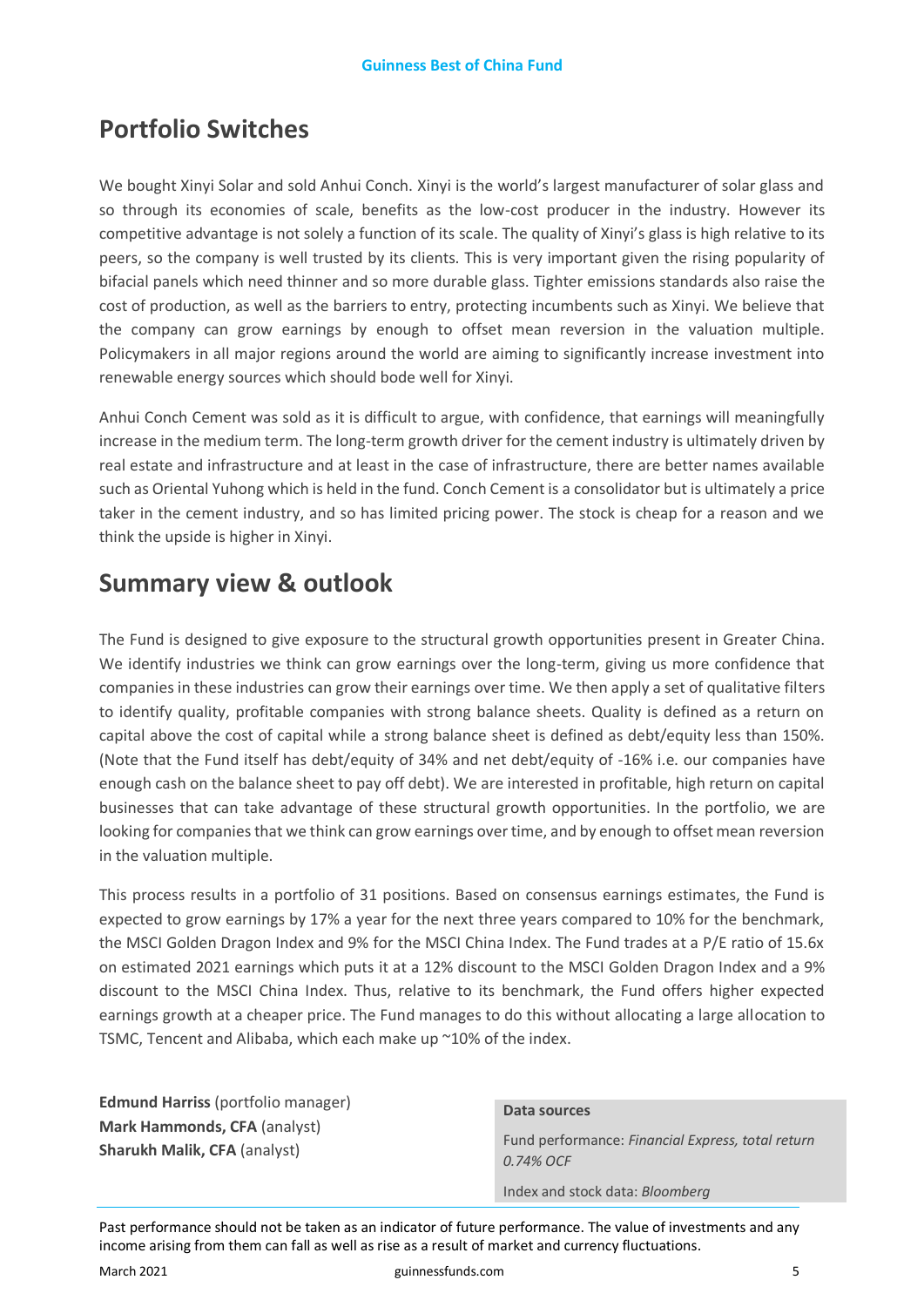#### **Guinness Best of China Fund**

| <b>PORTFOLIO</b>               |       |                          |              |                              |       | 28/02/2021 |
|--------------------------------|-------|--------------------------|--------------|------------------------------|-------|------------|
| <b>Fund top 10 holdings</b>    |       | <b>Sector analysis</b>   |              | <b>Geographic allocation</b> |       |            |
| Baidu                          | 4.3%  | Cons. Disc.              | 23.3%        |                              |       |            |
| China Medical System           | 3.7%  | IT                       | 22.6%        | China                        |       | 80.0%      |
| China Overseas Land            | 3.7%  | Comm. Serv.              | 13.3%        |                              |       |            |
| Novatek Microelectronics       | 3.7%  | <b>Health Care</b>       | 10.4%        |                              |       |            |
| Elite Material                 | 3.6%  | Industrials              | 8.9%         | Taiwan                       | 13.7% |            |
| Suofeiya Home Collection       | 3.6%  | Financials               | 6.1%         |                              |       |            |
| Catcher Technology             | 3.5%  | Real Estate              | 3.7%         |                              |       |            |
| <b>CSPC Pharmaceutical Gro</b> | 3.4%  | Materials                | 3.1%         | Hong Kong                    | 3.3%  |            |
| Sino Biopharmaceutical         | 3.3%  | <b>Utilities</b>         | 2.9%         |                              |       |            |
| China Lesso Group              | 3.2%  |                          |              |                              |       |            |
| % of Fund in top 10            | 36.0% | Consumer Staples<br>Cash | 2.9%<br>2.9% | Cash                         | 2.9%  |            |
| Total number of stocks         | 35    |                          |              |                              |       |            |

#### **PERFORMANCE**

**28/02/2021**

| Annualised % total return from launch (GBP) |  |  |  |  |
|---------------------------------------------|--|--|--|--|
|---------------------------------------------|--|--|--|--|

| <b>Fund (Z Class, 0.74% OCF)</b>      | 16.2% |              |
|---------------------------------------|-------|--------------|
| <b>MSCI Golden Dragon Index</b>       |       | <b>18.6%</b> |
| IA China/Greater China sector average |       | 18.7%        |

| Discrete years % total return (GBP)   |            | <b>Feb '21</b>   | <b>Feb '20</b> | <b>Feb '19</b> | <b>Feb '18</b> | <b>Feb '17</b> |
|---------------------------------------|------------|------------------|----------------|----------------|----------------|----------------|
| Fund (Z Class, 0.74% OCF)             |            | 31.4             | 8.4            | $-12.8$        | 25.4           | 45.5           |
| MSCI Golden Dragon Index              |            | 32.1             | 8.8            | $-4.5$         | 22.9           | 45.0           |
| IA China/Greater China sector average |            | 40.5             | 9.8            | $-7.7$         | 27.6           | 41.1           |
| Cumulative % total return (GBP)       | 1<br>month | Year-<br>to-date | 1<br>year      | 3<br>vears     | 5<br>vears     | From<br>launch |
| Fund (Z Class, 0.74% OCF)             | 1.0        | 8.5              | 31.4           | 24.1           | 126.4          | 118.4          |
| MSCI Golden Dragon Index              | $-1.0$     | 5.1              | 32.1           | 37.2           | 144.4          | 143.1          |
| IA China/Greater China sector average | $-2.0$     | 4.0              | 40.5           | 42.5           | 156.4          | 144.8          |

#### **RISK ANALYSIS**

| <b>RISK ANALYSIS</b>                                |          |          | 28/02/2021 |
|-----------------------------------------------------|----------|----------|------------|
| Annualised, weekly, from launch on 15.12.15, in GBP | Index    | Sector   | Fund       |
| Alpha                                               | 0.00     | 0.15     | $-2.10$    |
| Beta                                                | 1.00     | 0.98     | 1.01       |
| Information ratio                                   | 0.00     | $-0.04$  | $-0.33$    |
| Maximum drawdown                                    | $-17.78$ | $-21.67$ | $-25.74$   |
| R squared                                           | 1.00     | 0.93     | 0.89       |
| Sharpe ratio                                        | 0.82     | 0.79     | 0.63       |
| Tracking error                                      | 0.00     | 4.76     | 6.52       |
| Volatility                                          | 18.02    | 18.36    | 19.37      |

**Past performance should not be taken as an indicator of future performance. The value of this investment and any income arising from it can fall as well as rise as a result of market and currency fluctuations. Returns for share classes with a different OCF will vary accordingly**

Source: Financial Express, bid to bid, total return (0.74% OCF). Fund launch date: 15.12.2015.